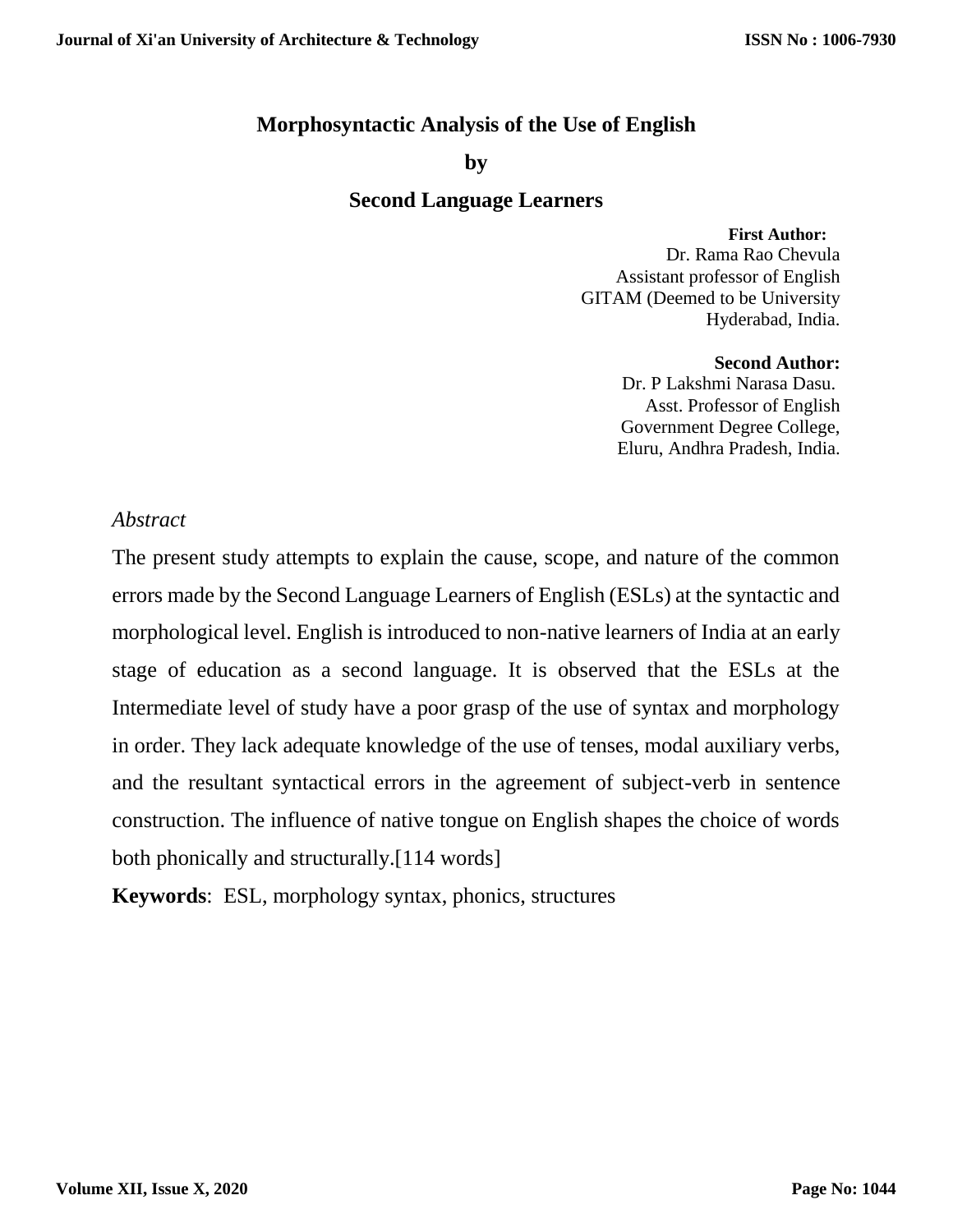### **Introduction**

In a poll/survey conducted, it was found that the L1 learners/users of English first think in their mother tongue and later construct their utterances in the L2 (English). Learners use chunks of stored/acquired knowledge from memory and retrieve the same in the target language as a process of translation. Studies have revealed that the learning strategies of ESLs in predicting structures were found to be inaccurate and erratic. Language learning is improbable if L1 users of English focus on individual words to communicate the message without knowing the rules. Possibly in verbal communication, there is a mixing of spoken and written forms. Also, the choice of words affects communication.

In acquiring a second language  $(L2)$ , the learners have to overcome the interference of the mother tongue (L1). It impedes the development of LSRW skills, relatively on reading and writing. The present study has emerged from the concerns of the interference of L1 into L2 affecting spelling, sentence capitalization, punctuation marks, nouns, forms and patterns of verbs, verb plurals, incorrect subject-verb, adjective-noun agreement, many negations of articles, prepositions, wrong word order, and other grammatical aspects of sentence production. Hendrickson (1987:357) mentions "that errors are 'signals' that indicate an actual learning process taking place and that the learner has not yet mastered or shown a well-structured competence in the target language...". Words combine and form meaningful sentences. Sentences have new properties and serve as a beautiful psycholinguistic process. The syntactic properties and the rules of phrase structure combine to dictate the formation of sentences. However, the syntactic rule poses significant problems to L1 learners. The teaching and learning of English require the optimal development of communicative language competences among learners.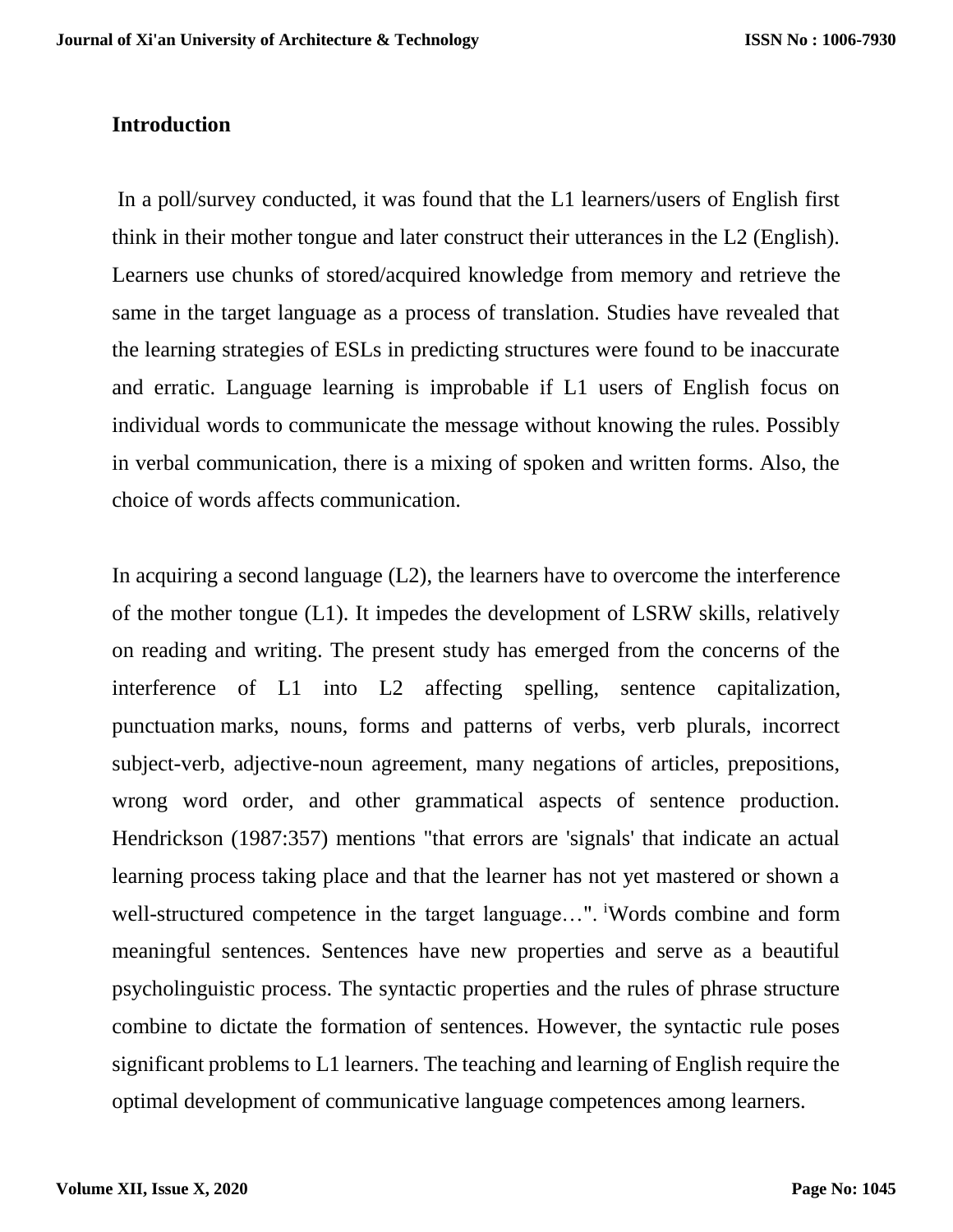With the publication of Pit Corder's article, **The Significance of Learners' Errors** (1967) was the most favored model of L1 learners in the acquisition of English as a second language. As a support to this, **Corder** (**1967**) mentioned that mistakes are of no significance to "the process of language learning" ii (P. 167). In Applied Linguistics, an error determines the typical classroom experience faced by the Learner in language acquisition.

Error Analysis is a systematic study of errors used to identify the reasons why L1 Learner deviates from the rules that apply a target language. According to Richards (1985:96), E.A. is a diagnostic tool that enables the learners to adapt to challenges faced in learning a second language. An error is the use of word, speech, or grammatical item imperfectly that conveys incomplete learning.

The impact of learning a second language best reflects on the Learner's use of word order. Word order parameters such as S (subject), O(object), and the V(verb) the main constituents of a sentence differ from language to language. "In English grammar, the rule of thumb is that the subject comes before the verb which comes before the object. It means that most of the sentences conform to the SVO word order.." In Telugu, the most expressive language in the world, the verb generally occurs in the final position in a sentence as SOV with natural permutations and combinations of subject and verb Noun Phrases (N.P.s), as it were.

In the English language, meanings are determined through words. The L1 learners exhibit tense and agreement morphology where simple verbs in their finite forms are inflected as they are the language carriers. The errors that occur in producing L2 arise from Interlingua errors such as interference from the mother tongue, and its influence on the target language structurally.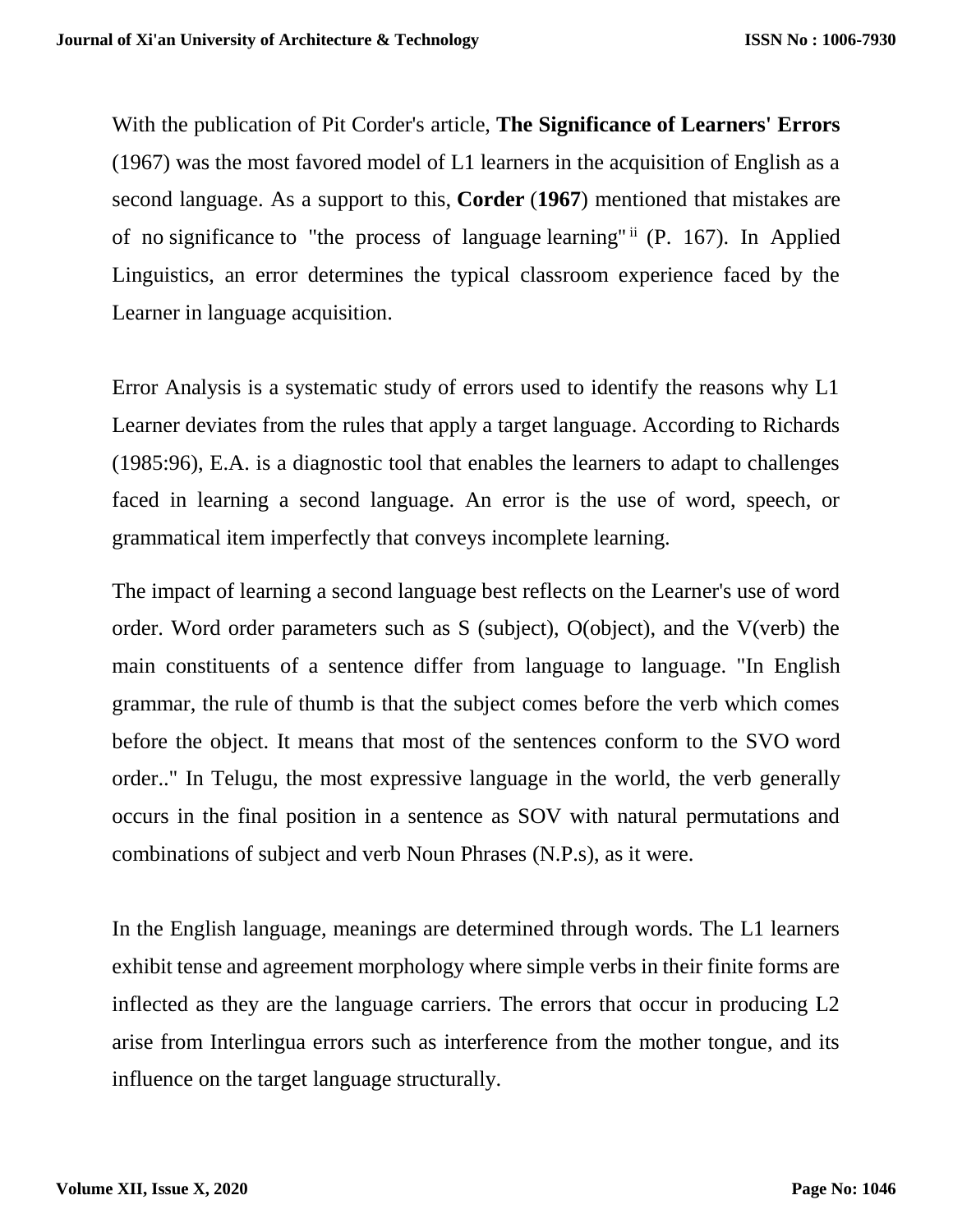It is necessary to make a contrastive analysis of the Learner's mother tongue, L1, and the language they want to learn, L2, as it helps in understanding the Interlingua errors. When L1 learners learn L2, they produce sentences out of their practice and possibly commit mistakes. According to Richards (1974:62), the errors are a direct result of learner's attempt to over generalize the language and create a language system that the user has been exposed.

"The term overgeneralization is most often used in connection with language acquisition by children. For example, a young child may say "foots" instead of "feet" by over generalizing the morphological rule"<sup>iii</sup> to make plural nouns. The errors arising in the process of overgeneralization indicate that the L1 Learner deviates from the standard rule and produces sentences that are structurally different. For Example, *She can drinks coffee* constructed by L1 Learner, namely Telugu speaker, is structurally is not the accepted pattern. Similarly, some other overgeneralized sentence patterns found in L1 learners are

- *I. He is eats food[ inTelugu]*
- *II. We are work in the factory*
- *III. She will buys tomorrow*
- IV. *He can cooks food in the morning*

Such errors arise due to the mixing of single or multiple structural patterns of other languages known by L1 learners perceive as correct. The kind of linguistic exposure almost occurs unimpaired. Also, in a construct such as *She made the baby to sleep* takes place because the L1 learner picks up as a healthy development of the second language. Very similar sentence structures used are:

*1.She asked me to give the book*

*2.They wanted me to come*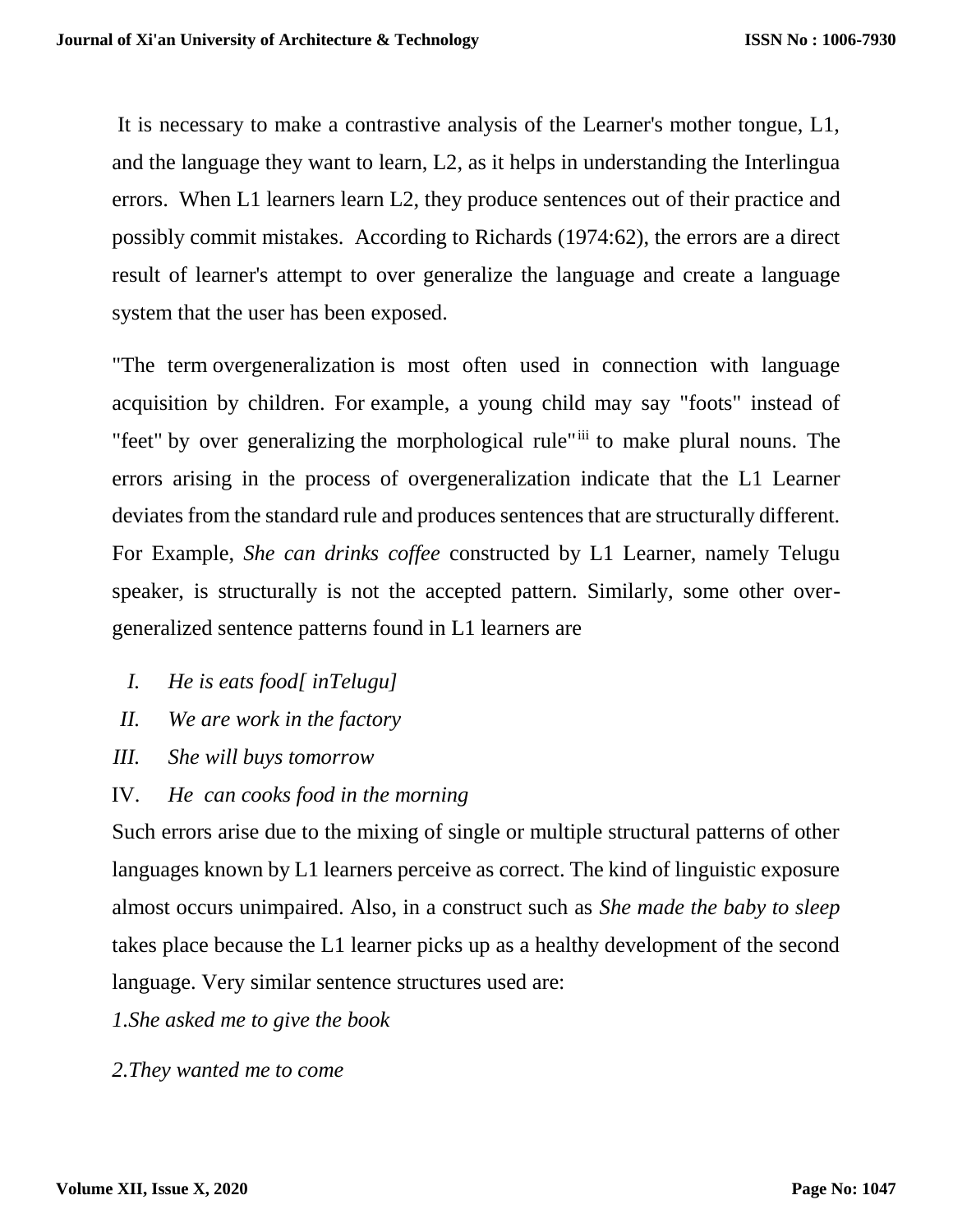Another common feature found in L2 learners is the use of questions is the incomplete application of rules. The learner tends to use declarative sentence structures instead of interrogative. It is a practice mostly used by Telugu speakers. Here the L2 learners of English do not apply the rule of auxiliary inversion., i.e., the learner places the subject after the finite auxiliary verb, rather than before it as is the case in typical declarative sentences A literal translation, for example, is: What she is doing?/

*1 Where she is going?[inTeugu]*

- *I. I going to market*
- *II. She help her mother*
- *III. We have staying in Hyderabad*

Such errors occur in the use of the verb forms *be* mainly with the lack of understanding of the rules of the target language. The learner uses *be* forms as the markers of present and past tenses for everyday activities and completed activities.

- *I. He is goes to college every day[inTelugu]*
- *II. She was died last year.*
- *III. We are played the game.*
- IV. *She went to Bangalore tomorrow*.

Some typical native constructions of the simple present tense form used by L1 learners,

Eg. I studies one subject daily

The given sentence, though, fulfills the SVO order of the English language is faulty because of retaining the native sentence structuring. The verb in the simple present tense takes *s, es* or *ies* when the subject is *He, She, it,* or *singular noun*. The rule does not apply to verbs if the subject is in the first person. For the sentence to be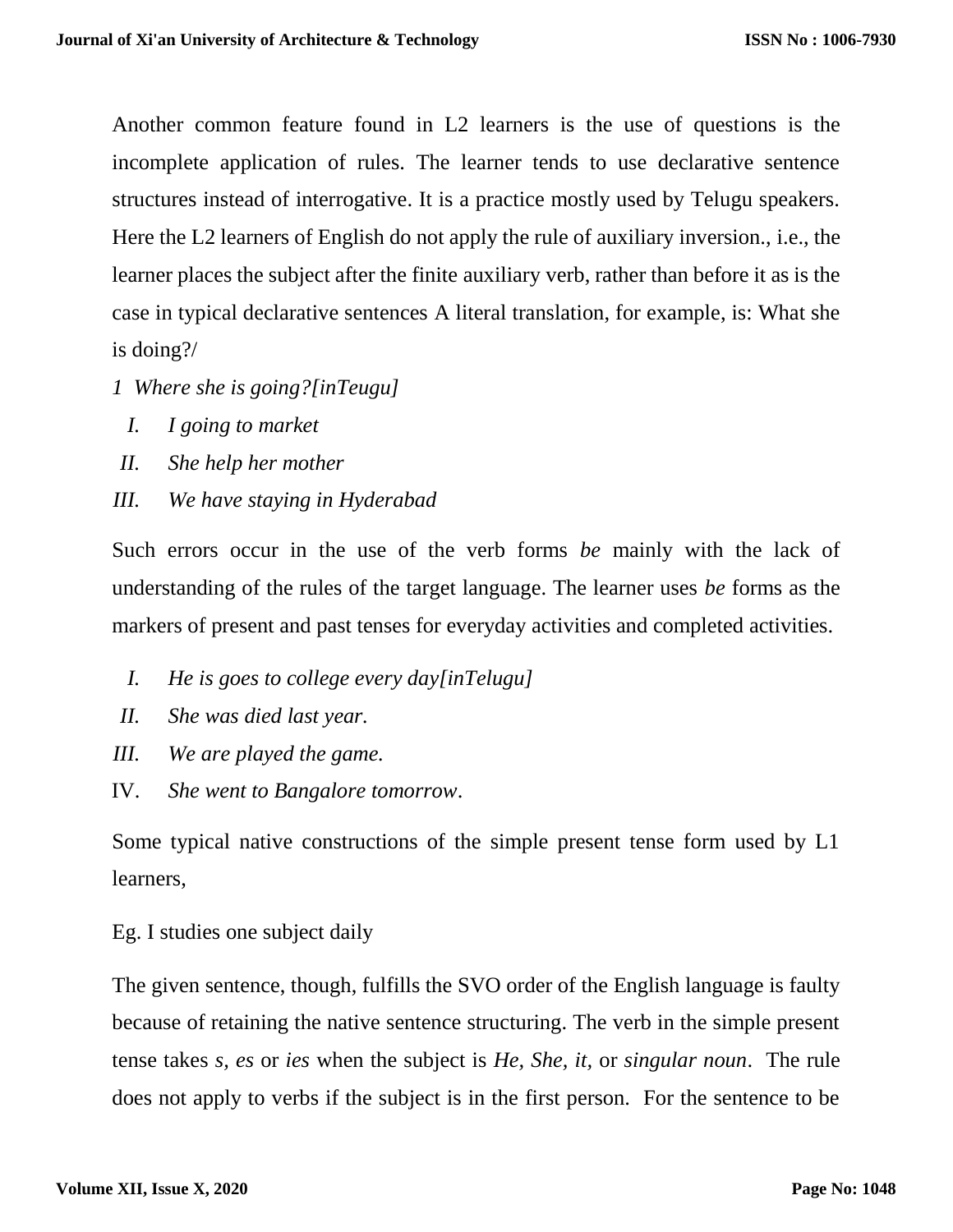grammatically correct, subject, and verb in number and gender must agree in case, number, and gender. Another sentence construction from the native user,

# *I take all my books and lunch box and go to college and evening comes to home*.

The first part of the sentence syntactically fulfills the phrase structure rules  $\rightarrow$ (Noun Phrase) N.P. followed by the Verb Phrase(V.P. However, the possessive pronoun is placed wrongly as *my all*. The correct use is *all my.* The last part of the sentence is structurally wrong because the user applies the rules of the native language and positions the verb wrongly omitting the subject. Also, the verb does not agree with the subject, "I". Another native influence is the placing of the adverbial preposition *evening*. The correct order is *in the evening*.

# \**I will get up in the morning at 5.O' clock*.

The above sentence is an expression of an everyday activity that best requires the use of simple present tense, but the learner uses the future form of the verb. Syntactically the sentence is correct but is distorted because of the use of the wrong form of the verb. It infers that the learner is confused in describing the events happening now or yet to happen.

# \**I goes to college in bus*

The above sentence shows the difficulty of the learner to use the correct verb inflection in its tense form. The user puts a new inflection to the verb *go* when it is not necessary. It happens mainly because of over generalizing the rules of the target language. In English, the verb inflects to agree with the subject in terms of person, number, and gender. Nevertheless, there is never an overt agreement between the subject and the verb.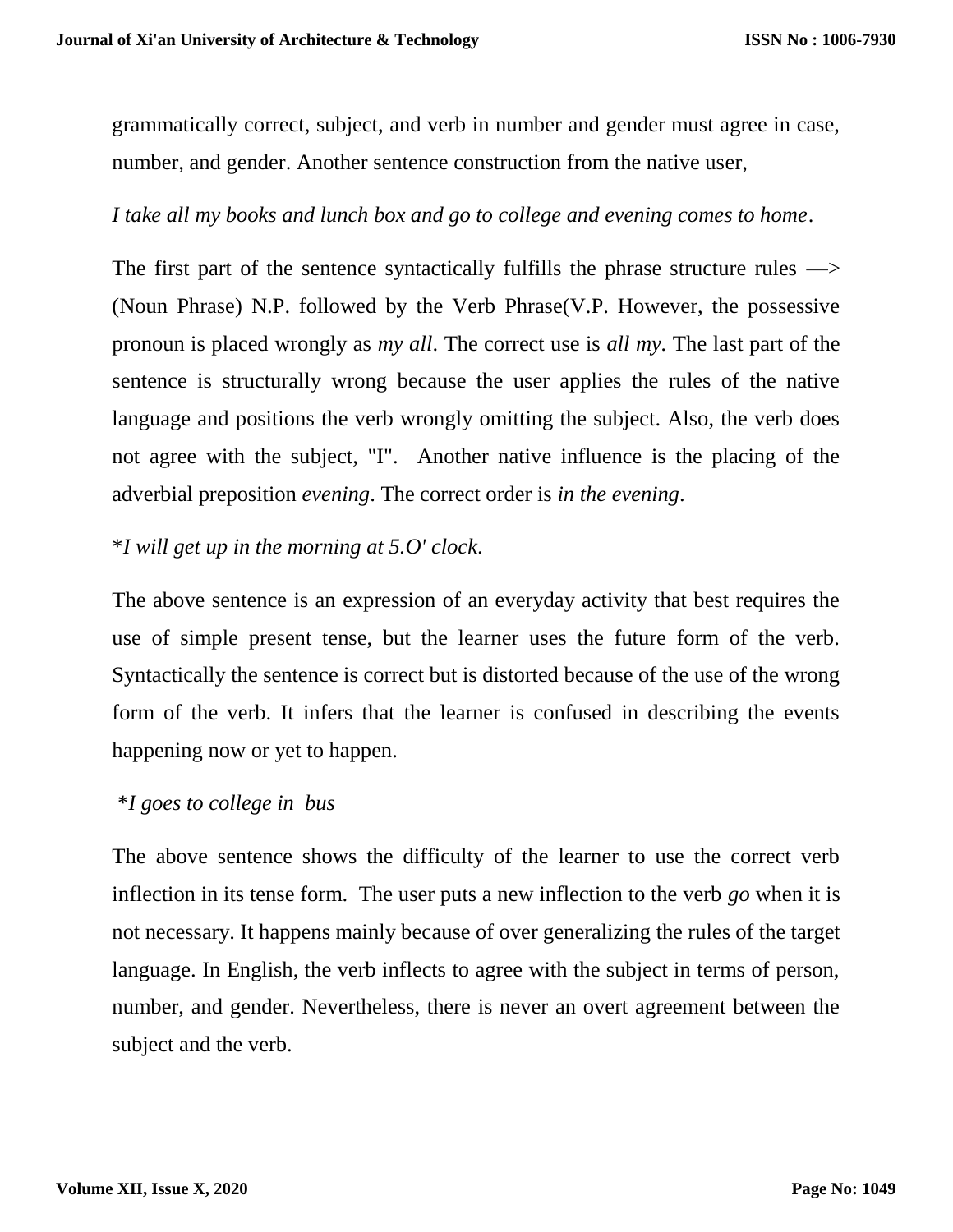Nevertheless, another common mistake is the use of the preposition. The learner has used the wrong preposition *in* instead of *by (bus)*. The source of the error is interlingual. It happens because Telugu speakers use *in* for a mode of travel while in English, it is not so.

Every language arranges the constituent elements of sentences relative to each other and possibly in different ways. The syntactic arrangement of words in a sentence, clause, or phrase determines the meaning of the sentence. It leads to ungrammaticality if the word order is incorrect. As the rules of word order change from one language to another language, the L2 user conveys an intended message depending on the habitual exposure to the forms of language structures and social interaction. Moreover, if the possible word order in the two sentences is different, it leads to error production by the users.

Studies on language transfer claim that the influence of native language habits reflects in the word order and the structuring of the sentence. It is possible for the L1 user of English does not mention who is acting, and the resultant use of verb inflection occurs, as it were. Such acquisition of language transfer results in the construction of the syntactically wrong sentence.

Thus, due to language interference, L1 users or learners tend to transfer items and structures negatively as they make assumptions that the structures in L2 will be the same as their L1. The influence of native language leads to errors in the use of target language as a negative transfer instead of making a positive transfer. Morphosyntactic analysis is a complex task of building a proper relationship between morphology and syntax, which are the most significant grammatical categories and properties in English grammar.